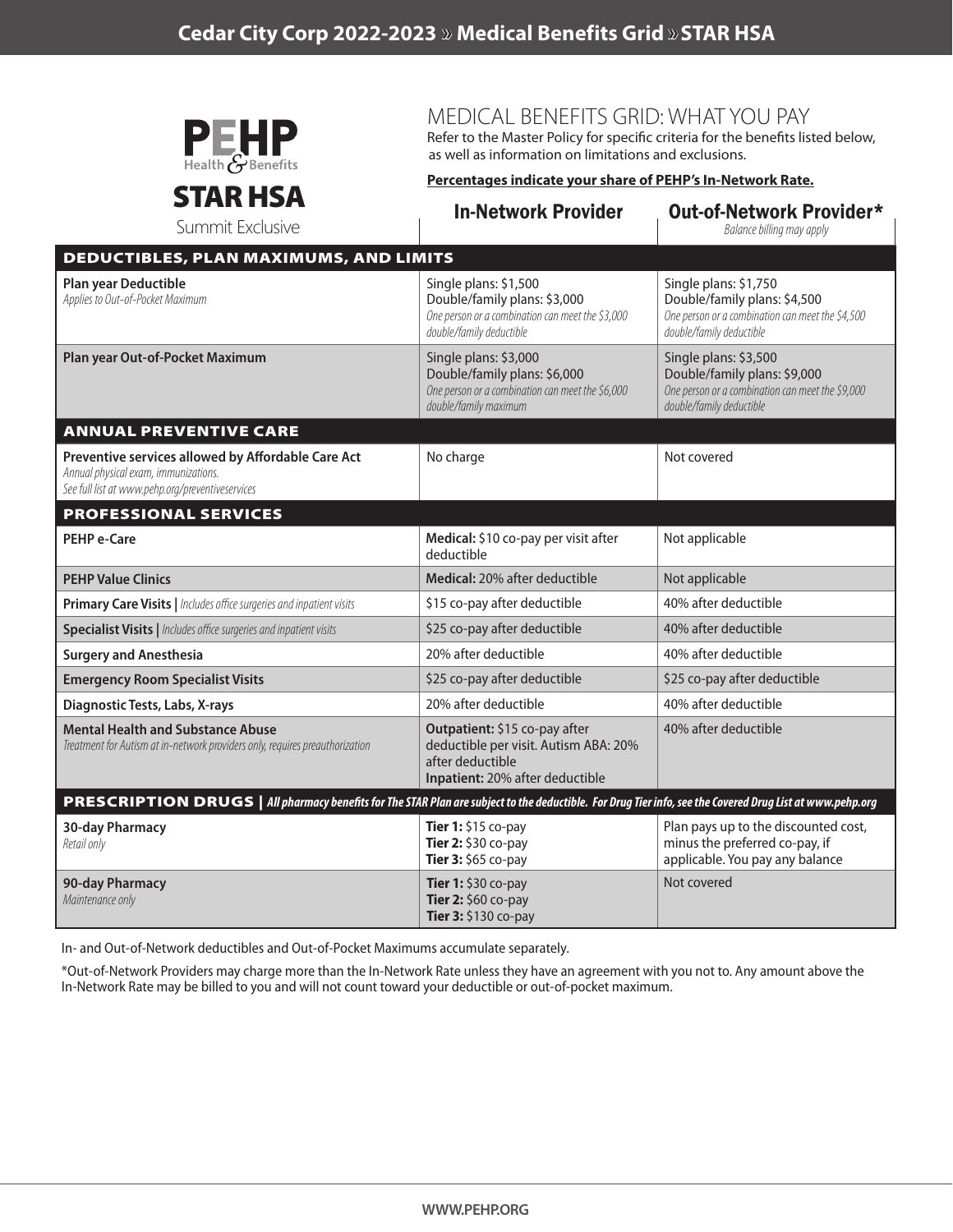|                                                                                                                                                                               | <b>In-Network Provider</b>                                                                                                                                                          | Out-of-Network Provider*<br>Balance billing may apply                                   |
|-------------------------------------------------------------------------------------------------------------------------------------------------------------------------------|-------------------------------------------------------------------------------------------------------------------------------------------------------------------------------------|-----------------------------------------------------------------------------------------|
| <b>SPECIALTY DRUGS</b>   For Drug Tier info, see the Covered Drug List at www.pehp.org                                                                                        |                                                                                                                                                                                     |                                                                                         |
| <b>Specialty Medications, retail pharmacy</b><br>Up to 30-day supply                                                                                                          | Tier A: 20%. No maximum co-pay<br>Tier B: 30%. No maximum co-pay                                                                                                                    | Plan pays up to discounted cost,<br>minus the applicable co-pay.<br>You pay any balance |
| <b>Specialty Medications, office/outpatient</b><br>Up to 30-day supply                                                                                                        | Tier A: 20%. No maximum co-pay<br>Tier B: 30%. No maximum co-pay                                                                                                                    | Tier A: 40%. No maximum co-pay<br>Tier B: 50%. No maximum co-pay                        |
| Specialty Medications, through Home Health or Accredo<br>Up to 30-day supply                                                                                                  | Tier A: $20\%$ . \$150 maximum co-pay<br>Tier B: 30%. \$225 maximum co-pay<br>Tier C1: 10%. No maximum co-pay<br>Tier C2: 20%. No maximum co-pay<br>Tier C3: 30%. No maximum co-pay | Not covered                                                                             |
| <b>OUTPATIENT FACILITY SERVICES</b>                                                                                                                                           |                                                                                                                                                                                     |                                                                                         |
| <b>Outpatient Facility and Ambulatory Surgical Center</b>                                                                                                                     | 20% after deductible                                                                                                                                                                | 40% after deductible                                                                    |
| <b>Urgent Care Facility</b>                                                                                                                                                   | \$35 co-pay after deductible                                                                                                                                                        | 40% after deductible                                                                    |
| <b>Emergency Room</b><br>Medical emergencies only, as determined by PEHP.<br>If admitted, inpatient facility benefit will be applied                                          | \$75 co-pay after deductible                                                                                                                                                        | \$75 co-pay after deductible                                                            |
| Ambulance (ground or air)<br>Medical emergencies only, as determined by PEHP                                                                                                  | 20% after deductible                                                                                                                                                                |                                                                                         |
| Diagnostic Tests, Labs, X-rays, Minor<br>For each test allowing \$350 or less, when the only services performed are diagnostic<br>testing                                     | No charge after deductible                                                                                                                                                          | 40% after deductible                                                                    |
| Diagnostic Tests, Labs, X-rays, Major<br>For each test allowing more than\$350, when the only services performed are<br>diagnostic testing                                    | 20% after deductible                                                                                                                                                                | 40% after deductible                                                                    |
| <b>Chemotherapy, Radiation, and Dialysis</b><br>Dialysis from out-of-network provider requires Preauthorization                                                               | 20% after deductible                                                                                                                                                                | 40% after deductible                                                                    |
| <b>Physical and Occupational Therapy</b><br>Outpatient - Up to 20 combined visits per plan year.                                                                              | \$25 co-pay after deductible                                                                                                                                                        | 40% after deductible                                                                    |
| <b>Mental Health &amp; Substance Abuse</b><br>Requires Preauthorization                                                                                                       | 20% after deductible                                                                                                                                                                | 40% after deductible                                                                    |
| <b>INPATIENT FACILITY SERVICES</b>                                                                                                                                            |                                                                                                                                                                                     |                                                                                         |
| <b>Medical &amp; Surgical</b><br>All out-of-network facilities and some in-network facilities require preathorization.<br>See Master Policy for details                       | 20% after deductible                                                                                                                                                                | 40% after deductible                                                                    |
| <b>Skilled Nursing Facility</b><br>Non-custodial. Up to 60 days per plan year. Requires preauthorization                                                                      | 20% after deductible                                                                                                                                                                | 40% after deductible                                                                    |
| Hospice                                                                                                                                                                       | 20% after deductible                                                                                                                                                                | 40% after deductible                                                                    |
| Rehabilitation<br>Up to 45 days per plan year. Requires preauthorization                                                                                                      | 20% after deductible                                                                                                                                                                | 40% after deductible                                                                    |
| <b>Mental Health &amp; Substance Abuse</b><br>All services require Preauthorization.<br>Residential Treatment benefit: up to 60-day limit applies, no out-of-network coverage | 20% after deductible                                                                                                                                                                | Not covered                                                                             |